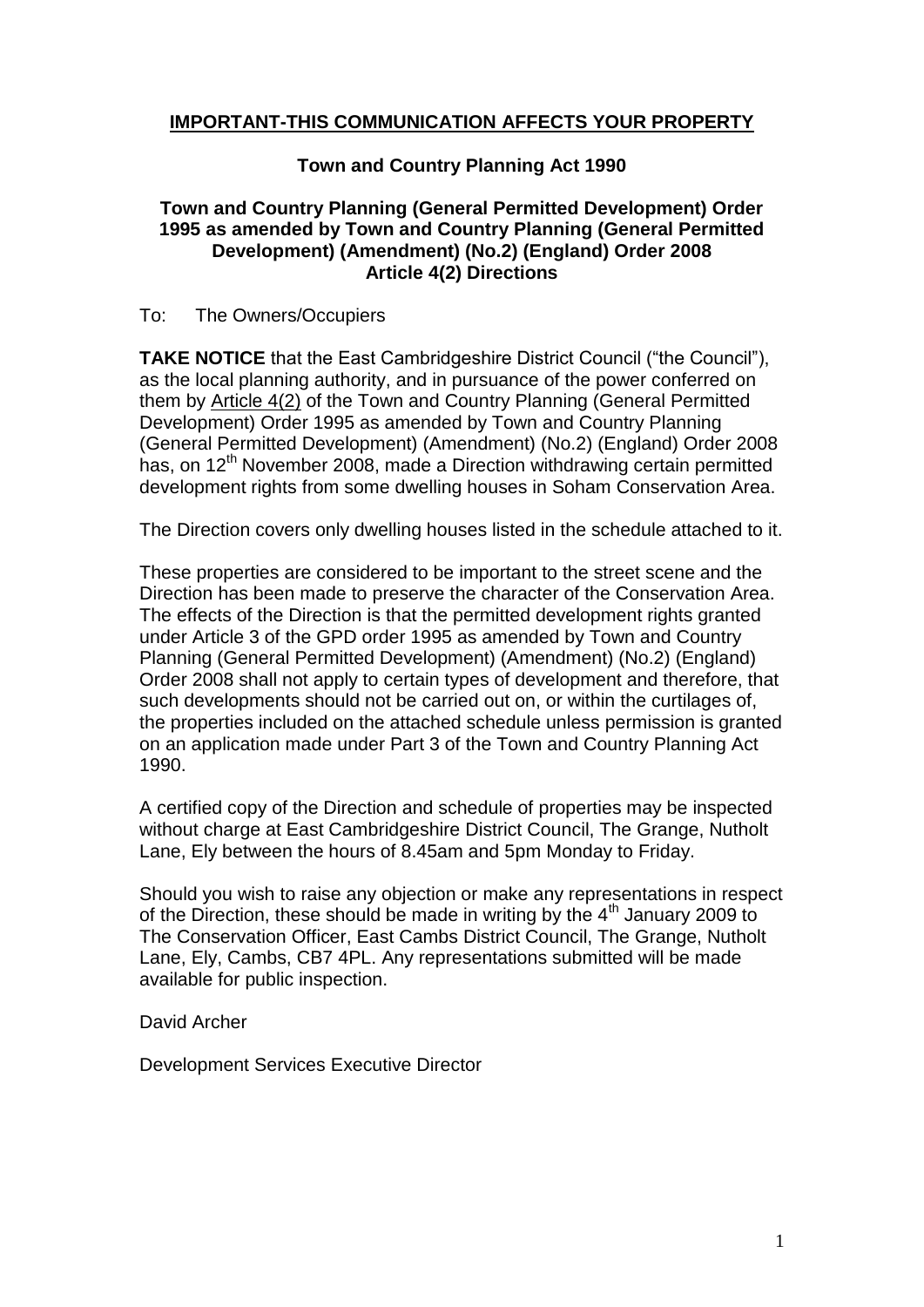**Town and Country Planning (General Permitted Development) Order 1995 as amended by Town and Country Planning (General Permitted Development) (Amendment) (No.2) (England) Order 2008**

DIRECTION MADE UNDER ARTICLE (4)2 TO WITHDRAW CERTAIN PERMITTED DEVELOPMENT RIGHTS FROM DWELLINGHOUSES IN CONSERVATION AREAS

WHEREAS East Cambridgeshire District Council being the appropriate local planning authority with in the meaning of Article 4(6) of the Town and Country Planning (General Permitted Development) Order 1995 **as amended by**  Town and Country Planning (General Permitted Development) (Amendment) (No.2) (England) Order 2008 are satisfied that development of the descriptions set out in the Schedule 1 below should not be carried out on, or within the curtilages of, the dwelling houses set out in Schedule two attached, unless permission is granted on an application made under Part 3 of the Town and Country Planning Act 1990.

NOW AND THEREFORE the said Council in pursuance of the power conferred on them by Article 4(2) of the Town and Country Planning (General Permitted Development) Order 1995 as amended by Town and Country Planning (General Permitted Development) (Amendment) (No.2) (England) Order 2008 hereby direct that the permission granted by Article 3 of the **GPD Order 1995 amended in 2008** shall not apply to development on the said land in Schedule 2 of the descriptions set out in Schedule 1 below.

### **SCHEDULE 1 Town and Country Planning (General Permitted Development) Order 1995 as amended by Town and Country Planning (General Permitted Development) (Amendment) (No.2) (England) Order 2008**

Categories of permitted development restricted by this direction under Article 4(2) of the Town and Country (General Permitted Development) Order 1995 as amended by Town and Country Planning (General Permitted Development) (Amendment) (No.2) (England) Order 2008

The following restrictions apply only to those parts of a dwelling house which front a relevant location unless otherwise stated and for the purposes of this Schedule 1, a relevant location comprises a highway, waterway, or open space.

The following restrictions apply in part and or in whole to the properties listed in Schedule 2 to this direction.

**Schedule 2 Part 1 Town and Country Planning (General Permitted Development) Order 1995 as amended by Town and Country Planning (General Permitted Development) (Amendment) (No.2) (England) Order 2008**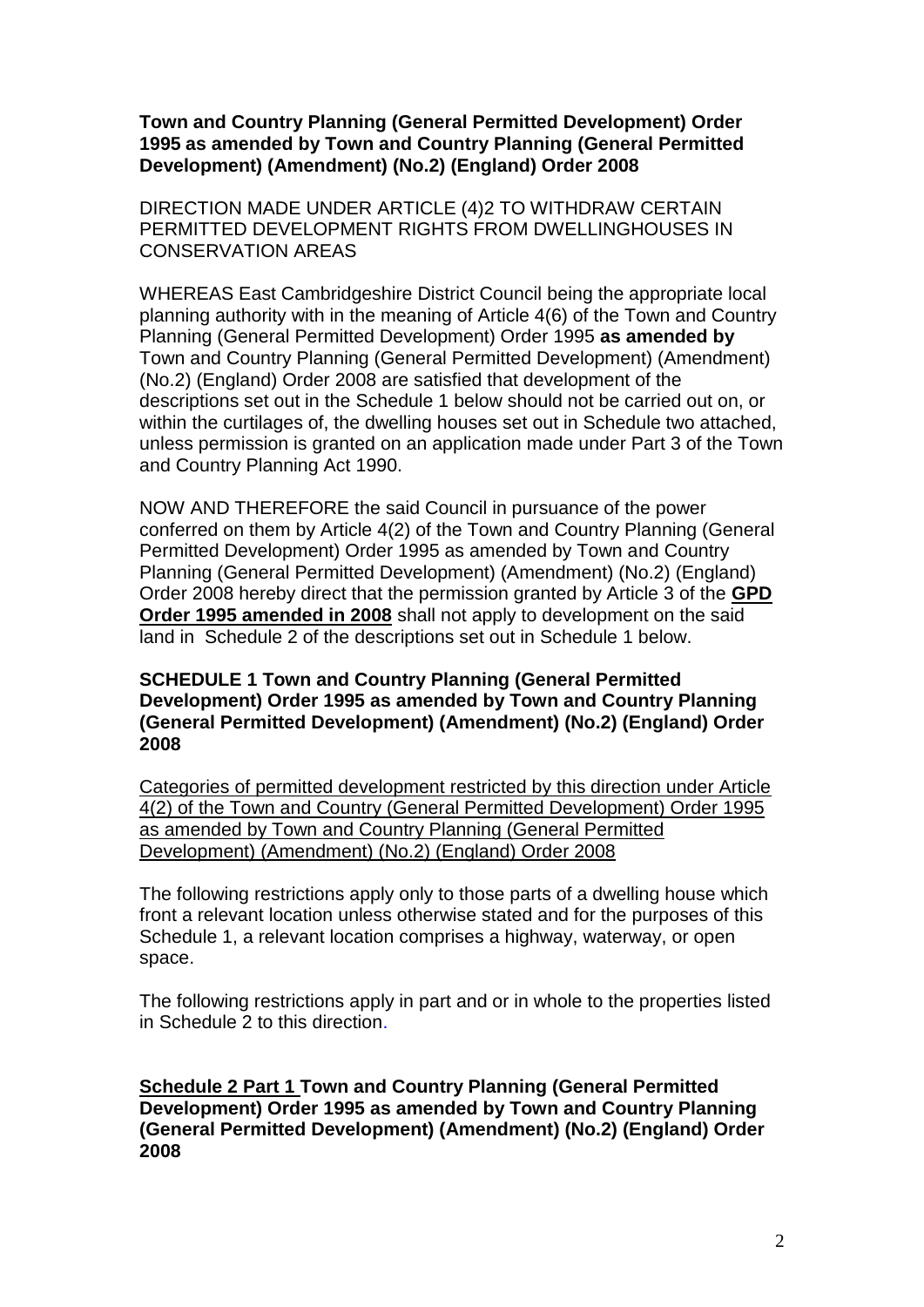- Class A The enlargement, improvement or other alteration of a dwelling house.
- Class C Any other alteration to the roof of a dwelling house.
- Class D The erection or construction of a porch outside any external door of a dwelling house.
- Class F(a) The provision within the curtilage of a dwelling house of a hard surface for the purpose incidental to the enjoyment of the dwelling house.

# **Schedule 2 Part 2 Town and Country Planning (General Permitted Development) Order 1995 as amended by Town and Country Planning (General Permitted Development) (Amendment) (No.2) (England) Order 2008**

- Class A The erection, construction, maintenance, improvement or alteration of a gate, fence, wall or other means of enclosure.
- Class C The painting of the exterior of any building or wall.

# **Schedule 2**

### **Properties Covered by this Direction:**

| <u>Address</u><br><b>Brook Dam Lane</b> | <u>Classes Removed</u>                          |  |  |  |  |  |  |
|-----------------------------------------|-------------------------------------------------|--|--|--|--|--|--|
| 1                                       | Sch 2, Pt 1 – A, C, D, F(a), Sch 2, Pt 2 – A, C |  |  |  |  |  |  |
| 2                                       | Sch 2, Pt 1 – A, C, D, F(a), Sch 2, Pt 2 – A, C |  |  |  |  |  |  |
| <b>Churchgate Street</b>                |                                                 |  |  |  |  |  |  |
| Albion House, 20                        | Sch 2, Pt 1 – A, C, D, F(a), Sch 2, Pt 2 – A, C |  |  |  |  |  |  |
| 22                                      | Sch 2, Pt 1 – A, C, D, F(a), Sch 2, Pt 2 – A, C |  |  |  |  |  |  |
| 24a                                     | Sch 2, Pt 1 – A, C, D, F(a), Sch 2, Pt 2 – A, C |  |  |  |  |  |  |
| 26                                      | Sch 2, Pt 1 – A, C, D, F(a), Sch 2, Pt 2 – A, C |  |  |  |  |  |  |
| 28                                      | Sch 2, Pt 1 – A, C, D, F(a), Sch 2, Pt 2 – A, C |  |  |  |  |  |  |
| <b>Clay Street</b>                      |                                                 |  |  |  |  |  |  |
| 4                                       | Sch 2, Pt 1 – A, C, D, F(a), Sch 2, Pt 2 – A, C |  |  |  |  |  |  |
| 6                                       | Sch 2, Pt 1 – A, C, D, F(a), Sch 2, Pt 2 – A, C |  |  |  |  |  |  |
| 8                                       | Sch 2, Pt 1 – A, C, D, F(a), Sch 2, Pt 2 – A, C |  |  |  |  |  |  |
| 9                                       | Sch 2, Pt 1 – A, C, D, F(a), Sch 2, Pt 2 – A, C |  |  |  |  |  |  |
| 11                                      | Sch 2, Pt 1 – A, C, D, F(a), Sch 2, Pt 2 – A, C |  |  |  |  |  |  |
| 21, Hopevine House                      | Sch 2, Pt 1 – A, C, D, F(a), Sch 2, Pt 2 – A, C |  |  |  |  |  |  |
| 22                                      | Sch 2, Pt 1 – A, C, D, F(a), Sch 2, Pt 2 – A, C |  |  |  |  |  |  |
| 24                                      | Sch 2, Pt 1 – A, C, D, F(a), Sch 2, Pt 2 – A, C |  |  |  |  |  |  |
| 26                                      | Sch 2, Pt 1 – A, C, D, F(a), Sch 2, Pt 2 – A, C |  |  |  |  |  |  |
| Sussex House, 27                        | Sch 2, Pt 1 – A, C, D, F(a), Sch 2, Pt 2 – A, C |  |  |  |  |  |  |
| 28                                      | Sch 2, Pt 1 – A, C, D, F(a), Sch 2, Pt 2 – A, C |  |  |  |  |  |  |
| 33                                      | Sch 2, Pt 1 – A, C, D, F(a), Sch 2, Pt 2 – A, C |  |  |  |  |  |  |
| 35                                      | Sch 2, Pt 1 – A, C, D, F(a), Sch 2, Pt 2 – A, C |  |  |  |  |  |  |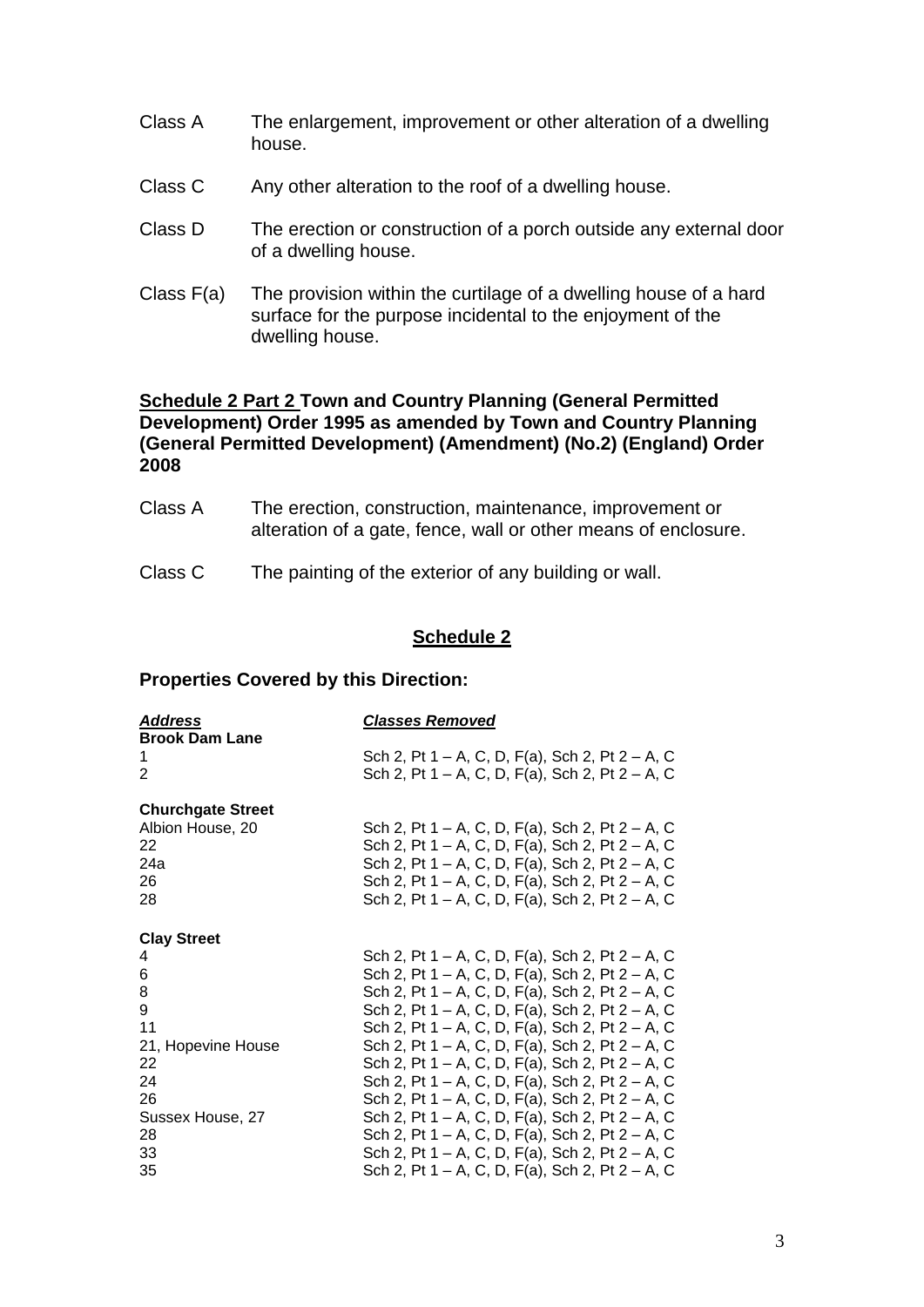| 37                                       | Sch 2, Pt 1 – A, C, D, F(a), Sch 2, Pt 2 – A, C                                                    |
|------------------------------------------|----------------------------------------------------------------------------------------------------|
| 61                                       | Sch 2, Pt 1 – A, C, D, F(a), Sch 2, Pt 2 – A, C                                                    |
| 63                                       | Sch 2, Pt 1 – A, C, D, F(a), Sch 2, Pt 2 – A, C                                                    |
| 65                                       | Sch 2, Pt 1 – A, C, D, F(a), Sch 2, Pt 2 – A, C                                                    |
| 66                                       | Sch 2, Pt 1 – A, C, D, F(a), Sch 2, Pt 2 – A, C                                                    |
| 68                                       | Sch 2, Pt 1 – A, C, D, F(a), Sch 2, Pt 2 – A, C                                                    |
| 67                                       | Sch 2, Pt 1 – A, C, D, F(a), Sch 2, Pt 2 – A, C                                                    |
| 69                                       | Sch 2, Pt 1 – A, C, D, F(a), Sch 2, Pt 2 – A, C                                                    |
| 70                                       | Sch 2, Pt 1 – A, C, D, F(a), Sch 2, Pt 2 – A, C                                                    |
| 71                                       | Sch 2, Pt 1 – A, C, D, F(a), Sch 2, Pt 2 – A, C                                                    |
| 72                                       | Sch 2, Pt 1 – A, C, D, F(a), Sch 2, Pt 2 – A, C                                                    |
| 74                                       | Sch 2, Pt 1 – A, C, D, F(a), Sch 2, Pt 2 – A, C                                                    |
| 76                                       | Sch 2, Pt 1 – A, C, D, F(a), Sch 2, Pt 2 – A, C                                                    |
| 90                                       | Sch 2, Pt 1 – A, C, D, F(a), Sch 2, Pt 2 – A, C                                                    |
| 92                                       | Sch 2, Pt 1 – A, C, D, F(a), Sch 2, Pt 2 – A, C                                                    |
| 94                                       | Sch 2, Pt 1 – A, C, D, F(a), Sch 2, Pt 2 – A, C                                                    |
| 96                                       | Sch 2, Pt 1 – A, C, D, F(a), Sch 2, Pt 2 – A, C                                                    |
| 98                                       | Sch 2, Pt 1 – A, C, D, F(a), Sch 2, Pt 2 – A, C                                                    |
| 100                                      | Sch 2, Pt 1 – A, C, D, F(a), Sch 2, Pt 2 – A, C                                                    |
| <b>Fordham Road</b><br>4<br>Briarwood, 6 | Sch 2, Pt 1 – A, C, D, F(a), Sch 2, Pt 2 – A, C<br>Sch 2, Pt 1 – A, C, D, F(a), Sch 2, Pt 2 – A, C |
| 12                                       | Sch 2, Pt 1 – A, C, D, F(a), Sch 2, Pt 2 – A, C                                                    |
| 14                                       | Sch 2, Pt 1 – A, C, D, F(a), Sch 2, Pt 2 – A, C                                                    |
| 16                                       | Sch 2, Pt 1 - A, C, D, F(a), Sch 2, Pt 2 - A, C                                                    |
| 19                                       | Sch 2, Pt 1 – A, C, D, F(a), Sch 2, Pt 2 – A, C                                                    |
| 20                                       | Sch 2, Pt 1 – A, C, D, F(a), Sch 2, Pt 2 – A, C                                                    |
| 22                                       | Sch 2, Pt 1 – A, C, D, F(a), Sch 2, Pt 2 – A, C                                                    |
| White Haven Cottage, 24                  | Sch 2, Pt 1 – A, C, D, F(a), Sch 2, Pt 2 – A, C                                                    |
| 26                                       | Sch 2, Pt 1 – A, C, D, F(a), Sch 2, Pt 2 – A, C                                                    |
| 28                                       | Sch 2, Pt 1 – A, C, D, F(a), Sch 2, Pt 2 – A, C                                                    |
| 30                                       | Sch 2, Pt 1 – A, C, D, F(a), Sch 2, Pt 2 – A, C                                                    |
| 32                                       | Sch 2, Pt 1 – A, C, D, F(a), Sch 2, Pt 2 – A, C                                                    |
| 34                                       | Sch 2, Pt 1 – A, C, D, F(a), Sch 2, Pt 2 – A, C                                                    |
| 36                                       | Sch 2, Pt 1 – A, C, D, F(a), Sch 2, Pt 2 – A, C                                                    |
| 38                                       | Sch 2, Pt 1 – A, C, D, F(a), Sch 2, Pt 2 – A, C                                                    |
| The Lodge, 50                            | Sch 2, Pt 1 – A, C, D, F(a), Sch 2, Pt 2 – A, C                                                    |
| <b>Hall Street</b><br>Croft House, 1     | Sch 2, Pt 1 – A, C, D, F(a), Sch 2, Pt 2 – A, C                                                    |
| Lonsdale House, 2                        | Sch 2, Pt 1 – A, C, D, F(a), Sch 2, Pt 2 – A, C                                                    |
| 3                                        | Sch 2, Pt 1 – A, C, D, F(a), Sch 2, Pt 2 – A, C                                                    |
| 4                                        | Sch 2, Pt 1 – A, C, D, F(a), Sch 2, Pt 2 – A, C                                                    |
| 5                                        | Sch 2, Pt 1 – A, C, D, F(a), Sch 2, Pt 2 – A, C                                                    |
| $\overline{7}$                           | Sch 2, Pt 1 – A, C, D, F(a), Sch 2, Pt 2 – A, C                                                    |
| 9                                        | Sch 2, Pt 1 – A, C, D, F(a), Sch 2, Pt 2 – A, C                                                    |
| 10                                       | Sch 2, Pt 1 – A, C, D, F(a), Sch 2, Pt 2 – A, C                                                    |
| Glenwyn Villas, 11                       | Sch 2, Pt 1 – A, C, D, F(a), Sch 2, Pt 2 – A, C                                                    |
| 12                                       | Sch 2, Pt 1 – A, C, D, F(a), Sch 2, Pt 2 – A, C                                                    |
| 13                                       | Sch 2, Pt 1 – A, C, D, F(a), Sch 2, Pt 2 – A, C                                                    |
| 14                                       | Sch 2, Pt 1 – A, C, D, F(a), Sch 2, Pt 2 – A, C                                                    |
| 16                                       | Sch 2, Pt 1 – A, C, D, F(a), Sch 2, Pt 2 – A, C                                                    |
| 17                                       | Sch 2, Pt 1 – A, C, D, F(a), Sch 2, Pt 2 – A, C                                                    |
| 18                                       | Sch 2, Pt 1 – A, C, D, F(a), Sch 2, Pt 2 – A, C                                                    |
| 20                                       | Sch 2, Pt 1 – A, C, D, F(a), Sch 2, Pt 2 – A, C                                                    |
| 22                                       | Sch 2, Pt 1 – A, C, D, F(a), Sch 2, Pt 2 – A, C                                                    |
| 24                                       | Sch 2, Pt 1 – A, C, D, F(a), Sch 2, Pt 2 – A, C                                                    |
| 26                                       | Sch 2, Pt 1 – A, C, D, F(a), Sch 2, Pt 2 – A, C                                                    |
| 31                                       | Sch 2, Pt 1 – A, C, D, F(a), Sch 2, Pt 2 – A, C                                                    |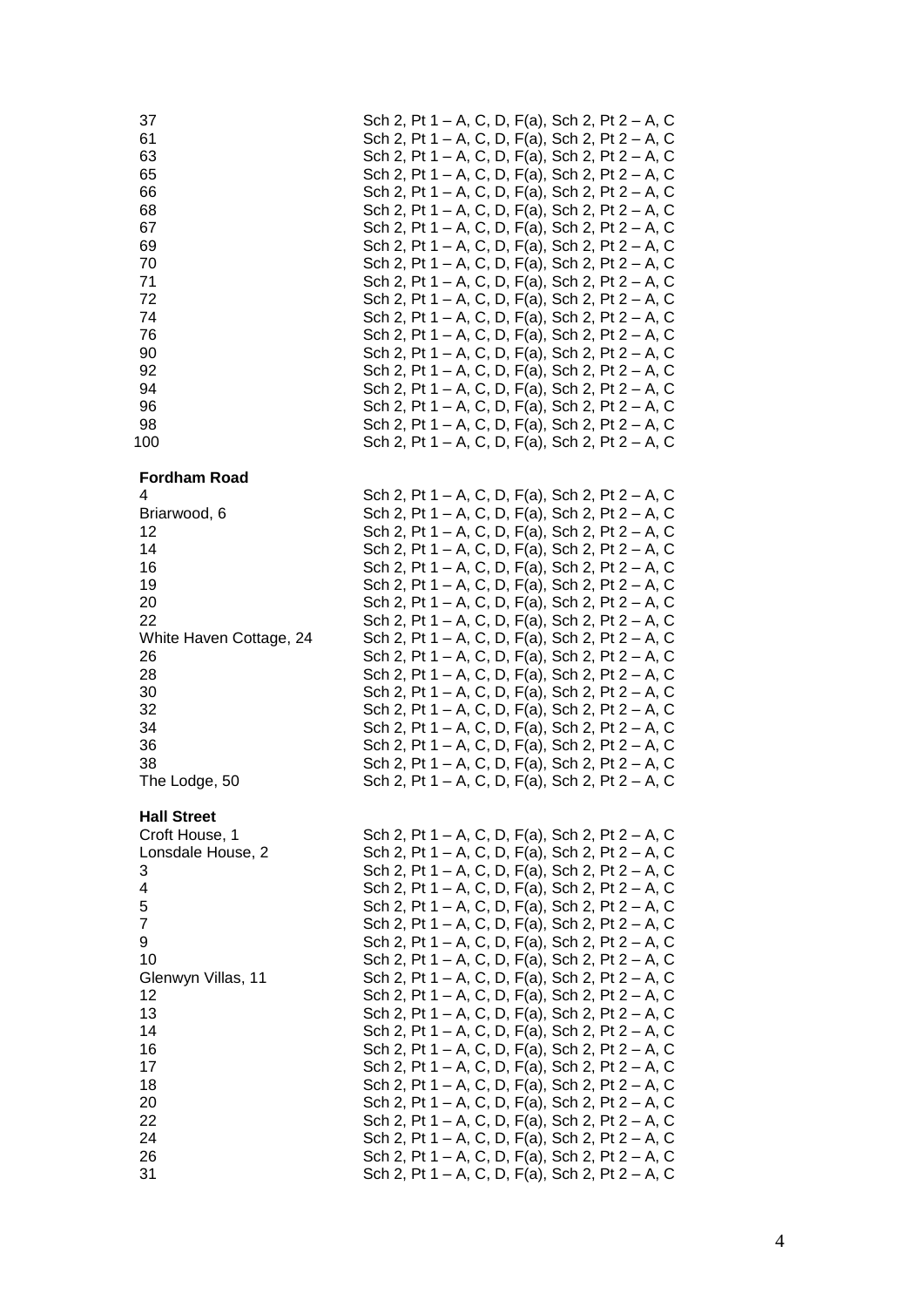| 32<br>38<br>50<br>52<br>54<br>58<br>60                                                                                                       | Sch 2, Pt 1 – A, C, D, F(a), Sch 2, Pt 2 – A, C<br>Sch 2, Pt 1 – A, C, D, F(a), Sch 2, Pt 2 – A, C<br>Sch 2, Pt 1 – A, C, D, F(a), Sch 2, Pt 2 – A, C<br>Sch 2, Pt 1 – A, C, D, F(a), Sch 2, Pt 2 – A, C<br>Sch 2, Pt 1 – A, C, D, F(a), Sch 2, Pt 2 – A, C<br>Sch 2, Pt 1 – A, C, D, F(a), Sch 2, Pt 2 – A, C<br>Sch 2, Pt 1 – A, C, D, F(a), Sch 2, Pt 2 – A, C                                                                                                                                                                                                                                                                                                                                                                                                                                                                            |  |  |  |  |  |  |  |
|----------------------------------------------------------------------------------------------------------------------------------------------|----------------------------------------------------------------------------------------------------------------------------------------------------------------------------------------------------------------------------------------------------------------------------------------------------------------------------------------------------------------------------------------------------------------------------------------------------------------------------------------------------------------------------------------------------------------------------------------------------------------------------------------------------------------------------------------------------------------------------------------------------------------------------------------------------------------------------------------------|--|--|--|--|--|--|--|
| <b>Paddock Street</b><br>31<br>Blossom Cottage, 37<br>39<br>42<br>76<br>78<br>82<br>Fir Tree Cottage, 90                                     | Sch 2, Pt 1 – A, C, D, F(a), Sch 2, Pt 2 – A, C<br>Sch 2, Pt 1 – A, C, D, F(a), Sch 2, Pt 2 – A, C<br>Sch 2, Pt 1 – A, C, D, F(a), Sch 2, Pt 2 – A, C<br>Sch 2, Pt 1 – A, C, D, F(a), Sch 2, Pt 2 – A, C<br>Sch 2, Pt 1 – A, C, D, F(a), Sch 2, Pt 2 – A, C<br>Sch 2, Pt 1 – A, C, D, F(a), Sch 2, Pt 2 – A, C<br>Sch 2, Pt 1 – A, C, D, F(a), Sch 2, Pt 2 – A, C<br>Sch 2, Pt 1 – A, C, D, F(a), Sch 2, Pt 2 – A, C                                                                                                                                                                                                                                                                                                                                                                                                                         |  |  |  |  |  |  |  |
| <b>Pratt Street</b><br>3<br>6<br>$\overline{7}$<br>Brooklands House, 15<br>23<br>25<br>27<br>30<br>Ivy House, 33<br>Fir Tree House, 38<br>40 | Sch 2, Pt 1 – A, C, D, F(a), Sch 2, Pt 2 – A, C<br>Sch 2, Pt 1 – A, C, D, F(a), Sch 2, Pt 2 – A, C<br>Sch 2, Pt 1 – A, C, D, F(a), Sch 2, Pt 2 – A, C<br>Sch 2, Pt 1 – A, C, D, F(a), Sch 2, Pt 2 – A, C<br>Sch 2, Pt 1 – A, C, D, F(a), Sch 2, Pt 2 – A, C<br>Sch 2, Pt 1 – A, C, D, F(a), Sch 2, Pt 2 – A, C<br>Sch 2, Pt 1 – A, C, D, F(a), Sch 2, Pt 2 – A, C<br>Sch 2, Pt 1 – A, C, D, F(a), Sch 2, Pt 2 – A, C<br>Sch 2, Pt 1 – A, C, D, F(a), Sch 2, Pt 2 – A, C<br>Sch 2, Pt 1 – A, C, D, F(a), Sch 2, Pt 2 – A, C<br>Sch 2, Pt 1 – A, C, D, F(a), Sch 2, Pt 2 – A, C                                                                                                                                                                                                                                                                |  |  |  |  |  |  |  |
| <b>Sand Street</b><br>4<br>6<br>8<br>9<br>10<br>The Elms, 11<br>12<br>13<br>Alton House, 14<br>16                                            | Sch 2, Pt 1 – A, C, D, F(a), Sch 2, Pt 2 – A, C<br>Sch 2, Pt 1 – A, C, D, F(a), Sch 2, Pt 2 – A, C<br>Sch 2, Pt 1 – A, C, D, F(a), Sch 2, Pt 2 – A, C<br>Sch 2, Pt 1 – A, C, D, F(a), Sch 2, Pt 2 – A, C<br>Sch 2, Pt 1 – A, C, D, F(a), Sch 2, Pt 2 – A, C<br>Sch 2, Pt 1 – A, C, D, F(a), Sch 2, Pt 2 – A, C<br>Sch 2, Pt 1 – A, C, D, F(a), Sch 2, Pt 2 – A, C<br>Sch 2, Pt 1 – A, C, D, F(a), Sch 2, Pt 2 – A, C<br>Sch 2, Pt 1 – A, C, D, F(a), Sch 2, Pt 2 – A, C<br>Sch 2, Pt 1 – A, C, D, F(a), Sch 2, Pt 2 – A, C                                                                                                                                                                                                                                                                                                                   |  |  |  |  |  |  |  |
| <b>Station Road</b><br>6<br>8<br>10<br>12<br>14<br>16<br>Rose Cottage, 18<br>20<br>22<br>24<br>38<br>40<br>45<br>50<br>52<br>58              | Sch 2, Pt 1 – A, C, D, F(a), Sch 2, Pt 2 – A, C<br>Sch 2, Pt 1 – A, C, D, F(a), Sch 2, Pt 2 – A, C<br>Sch 2, Pt 1 – A, C, D, F(a), Sch 2, Pt 2 – A, C<br>Sch 2, Pt 1 – A, C, D, F(a), Sch 2, Pt 2 – A, C<br>Sch 2, Pt 1 – A, C, D, F(a), Sch 2, Pt 2 – A, C<br>Sch 2, Pt 1 – A, C, D, F(a), Sch 2, Pt 2 – A, C<br>Sch 2, Pt 1 – A, C, D, F(a), Sch 2, Pt 2 – A, C<br>Sch 2, Pt 1 – A, C, D, F(a), Sch 2, Pt 2 – A, C<br>Sch 2, Pt 1 – A, C, D, F(a), Sch 2, Pt 2 – A, C<br>Sch 2, Pt 1 – A, C, D, F(a), Sch 2, Pt 2 – A, C<br>Sch 2, Pt 1 – A, C, D, F(a), Sch 2, Pt 2 – A, C<br>Sch 2, Pt 1 – A, C, D, F(a), Sch 2, Pt 2 – A, C<br>Sch 2, Pt 1 – A, C, D, F(a), Sch 2, Pt 2 – A, C<br>Sch 2, Pt 1 – A, C, D, F(a), Sch 2, Pt 2 – A, C<br>Sch 2, Pt 1 – A, C, D, F(a), Sch 2, Pt 2 – A, C<br>Sch 2, Pt 1 – A, C, D, F(a), Sch 2, Pt 2 – A, C |  |  |  |  |  |  |  |